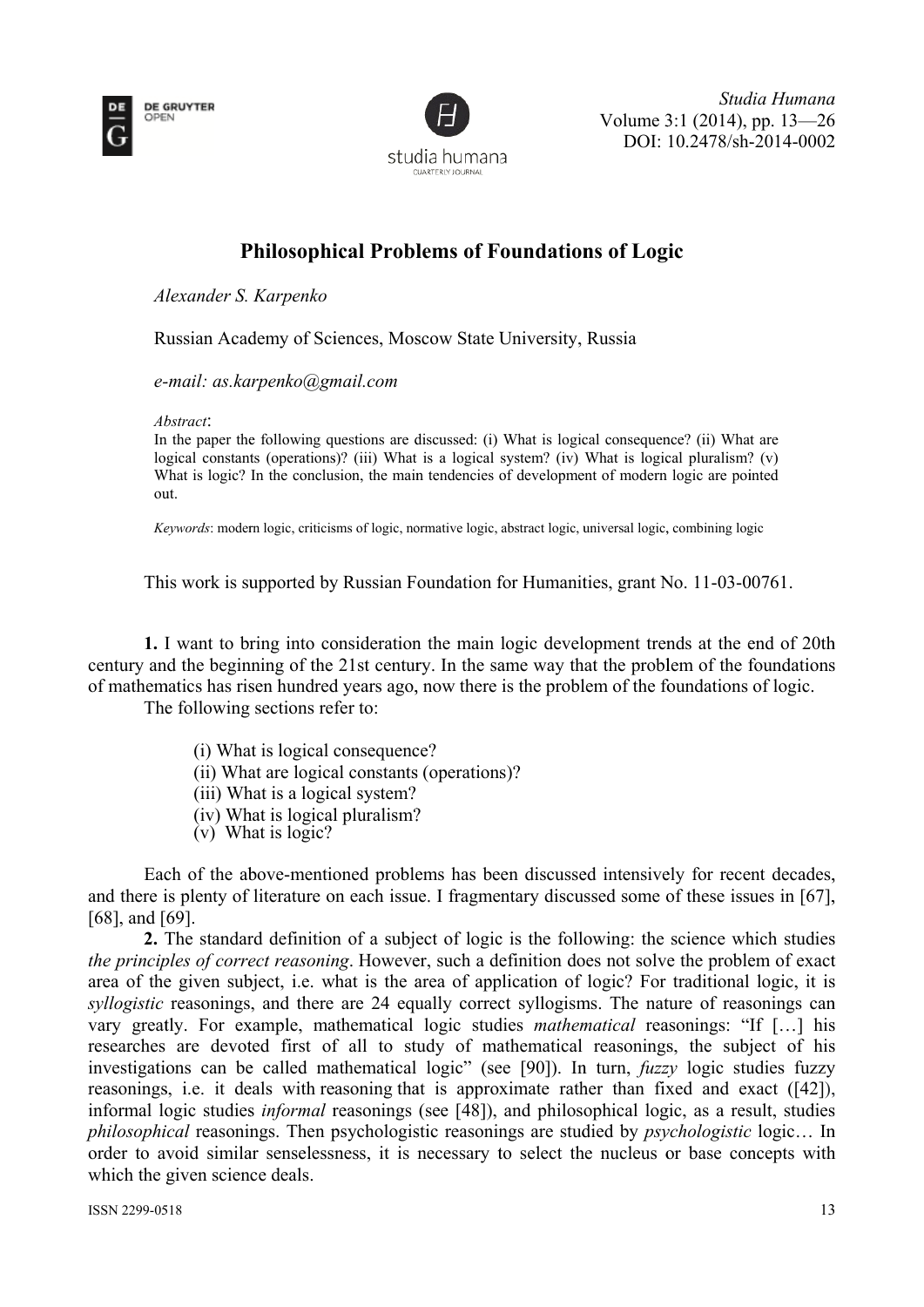**3.** Such a nucleus undoubtedly is the concept of '*logical consequence*'. Logical consequence is the relation between premises and conclusion of a valid reasoning. Alfred Tarski in 1936, as one of creators of modern logic, sketched its essence in the work with the characteristic title "On the Concept of Logical Consequence" (see  $[119]$ <sup>1</sup>. However, we can add there the methodological aspects: in what terms it is defined or what paradigm of the offered answer is. Approaches to the answer concerning the sphere of application of logic, its basic concepts, which are used by the conception of logical consequence, may be completely different: model-theoretic, semantic set-theoretic, proof-theoretic, constructive, combinatory, etc. As we shall see, Tarski's answer is within the framework of the semantic approach:

"The sentence *X follows logically* from the sentences of the class  $K$  if and only if every model of the class *K* is also a model of the sentence *X*" [119, p. 417].

Nowadays Tarski's concept of logical consequence is regarded as debatable. Tarski's work has more philosophical, nontechnical character and allows to interpret it in various conflicting ways, for example, there is an opinion that Tarski's definition is incorrect from the point of view of modern mathematical logic (see [24]) or that it should be generally rejected (see [30]). Van McGee in [86] has continued this attack. An interesting analysis of Tarski's work is proposed in [102], where he examines three basic concepts of logical inference, each of them envelops an important part of argument and each of them is accepted by logical community. The interesting conclusion of the author is that Tarski does not tell, what the logical consequence is, but considers what the logical consequence is similar to. Ray in [98] and Sher in [110] has defended Tarski's analysis against Etchemendy's criticisms in his big article (see the reply in [4] and [51]. Of particular interest is the article of Gómes-Torente (see [45] where the author discusses, analyses and defends from a historical perspective some of the aspects of Tarski's definition of logical consequence. As noted by Shapiro in [106, pp. 132, 148]: "There have been, and still are, a variety of characterizations of intuitive idea that a sentence (or proposition)  $\Phi$  is a logical consequence of a set  $\Gamma$  of sentences (or propositions)", and he leads not an exhaustive list of definitions (with his ten definitions), beginning with Aristotle.

The debate continued in the 21st century (see [14], [111], [28], [88], [5], [108], [63], [77], [78], [31], [47], [89], [25], [101], and [104]). In the last work the author rejects the standard definition of logical consequence and suggests a sufficiently general form of the consequence relation between *abstract signs*.

The basic objections against Tarski's definition of the concept of logical consequence are as follows. Anywhere in [119] it is not stipulated that the data domain should vary, as it is in modern logic (see [24, p. 43]). Logical properties, in particular the general validity of the argument of logical consequence, should be independent of a separately selected universal set of reasonings, in which language appears interpreted. Otherwise, many statements about a cardinality of data domain at a special interpretation of language can be expressed only by means of logical constants and, as result, they should appear logically true. However, Tarski himself considers the idea of the term 'logic' as excluding from the logical truths any statements about a cardinality, let even of logical area. Another objection is directed against Tarski's acceptance of the ω-rule (the rule of infinite induction) at formalizing first-order arithmetic. However, actually it was only a version of this rule in the simple theory of types. In connection with these objections it is necessary to make some general notes. Tarski knew very well Gödel's works about the completeness, where the theorem is proved on the basis trueness of statements at all possible interpretations, as well as about the incompleteness (ω-incompleteness) of first-order arithmetic. In the first case one showed a concurrence of logical consequence in the first-order classical logic with syntactic consequence, in the second case one did not. From Tarski's works it clearly follows that he considers the logical consequence and deductability as different concepts and the first as much wider one than the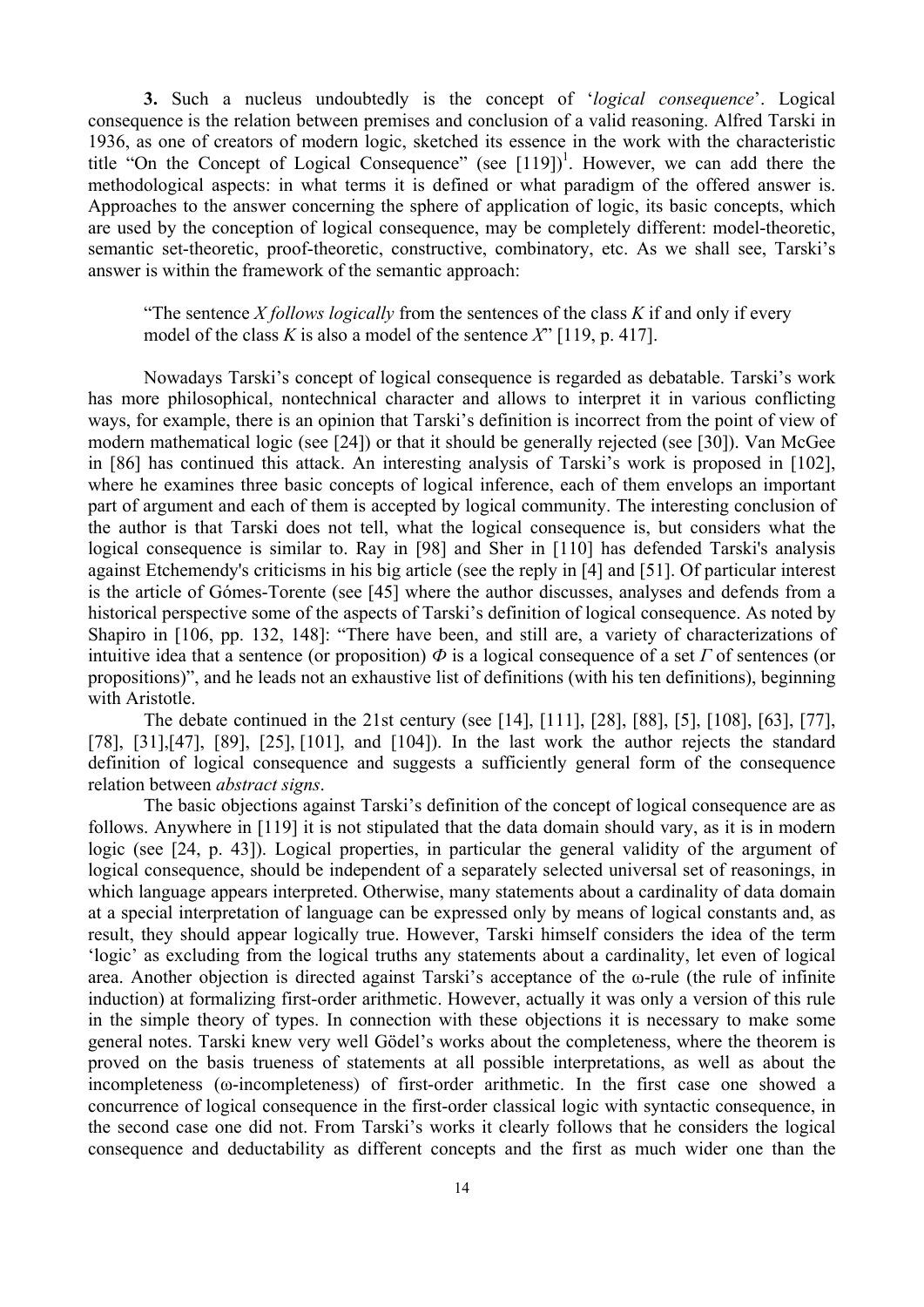second. The basic intention of Tarski was to define the logical inference, applicable to very wide class of languages, so wide that, as we shall see further, there are problems of the whole other level relating to the question 'What is logic'.

For now note that the concept of logical consequence has taken the central place in logic and therefore the following problem seems to be very important: *What does this mean for the conclusion A to be inferred from premises Г*? The following criterion is considered conventional: *A* follows from premises *Г* if and only if any case, when each premise in *Г* is true, is the case, when *A* is true. Significantly, the famous Russian logician Andrey Markov (the founder of constructive mathematics in USSR) connects this principle to the definition of what logic is: "Logic can be defined as a science about good methods of reasoning. By "good" methods of reasoning it is possible to mean ones, where from true premises we infer a true conclusion" (see [82, p. 5]). As a result, the essence of logical consequence is preservation *of truth* in all cases. There are many ways, when, using Tarski's concept of logical consequence, it is possible to represent all laws of classical logic as valid. Thus, we obtain a standard definition of this logic together with all its logical operations. For instance, the conjunction of two formulas  $A \wedge B$  is true at a situation (in a possible world) *w* if and only if *A* is true in *w* and *B* is true in *w*.

But we have much more problems there. Why do we call the obtained logic classical and what does this mean? We still consider this problem. What does 'the standard setting of truth conditions for logical connectives' mean? Finally, what should we consider as logical constants (operations)? The concept of truth is directly connected to the understanding of logical consequence, given by Tarski, and altogether results in objects which we call 'logical laws': *they are deductions preserving the truth*. But how can we define the logical law, not having defined what we should consider as logical constants, while we have a natural variability and instability of non-logical objects of reality. If we consider all objects as logical terms: variables, numbers, etc., then a model-theoretic interpretation of each term should be fixed and, therefore, only one model should exist. It would make the concept of logical truth empty.

**4.** Tarski in the end of his paper notes that the definition of the notion of logical consequence strictly depends on the distinction between logical and extra-logical constants. Because, if all the primitive terms are counted as logical constants, then logical consequence collapses into material consequence: *A* is consequence of *Г* if and only if either *A* is true or at least one member of  $\Gamma$  is false. On the other hand, me must include the implication sign or the universal quantifier among the logical constants, otherwise "our definition of the concept of consequence would lead to results which obviously contradict ordinary usage" (see [119, p. 418]. Tarski writes that he does not know any objective basis for strict differentiation of these two groups of terms, and he concludes that this distinction between logical and extra-logical constants is the next big unsolved problem.

It is obvious that this problem did not give rest him and in thirty years he comes back to it in the lecture "What are logical notions?" read in 1966 in London Bedford College, in the same year in the Tbilisi Computer Center, and later in SUNY, Buffalo in 1973 (published posthumously in [120]). Tarski extends an area of discourse of applying Klein's *Erlanger Program*, where one proposed a classification of various geometries in accordance with the space transformation, when geometrical concepts are invariant. For example, concepts of Euclid's metric geometry are invariant relatively to isometric transformations. In the same way, algebra can be considered as study of concepts, invariant relatively to automorphisms of such structures as rings, fields, etc. The basic idea consists in that logical notions, i.e. sets, classes of sets, classes of classes of sets, etc., quantifiers, truth functions (implication, conjunction, disjunction, negation, etc.), should be "invariant under all possible one-one transformations of the world onto itself" (see [120, 149]). In other words, Tarski identifies logical notions with those notions that are invariant under all permutations of the universe of discourse (data domain). A similar idea had been previously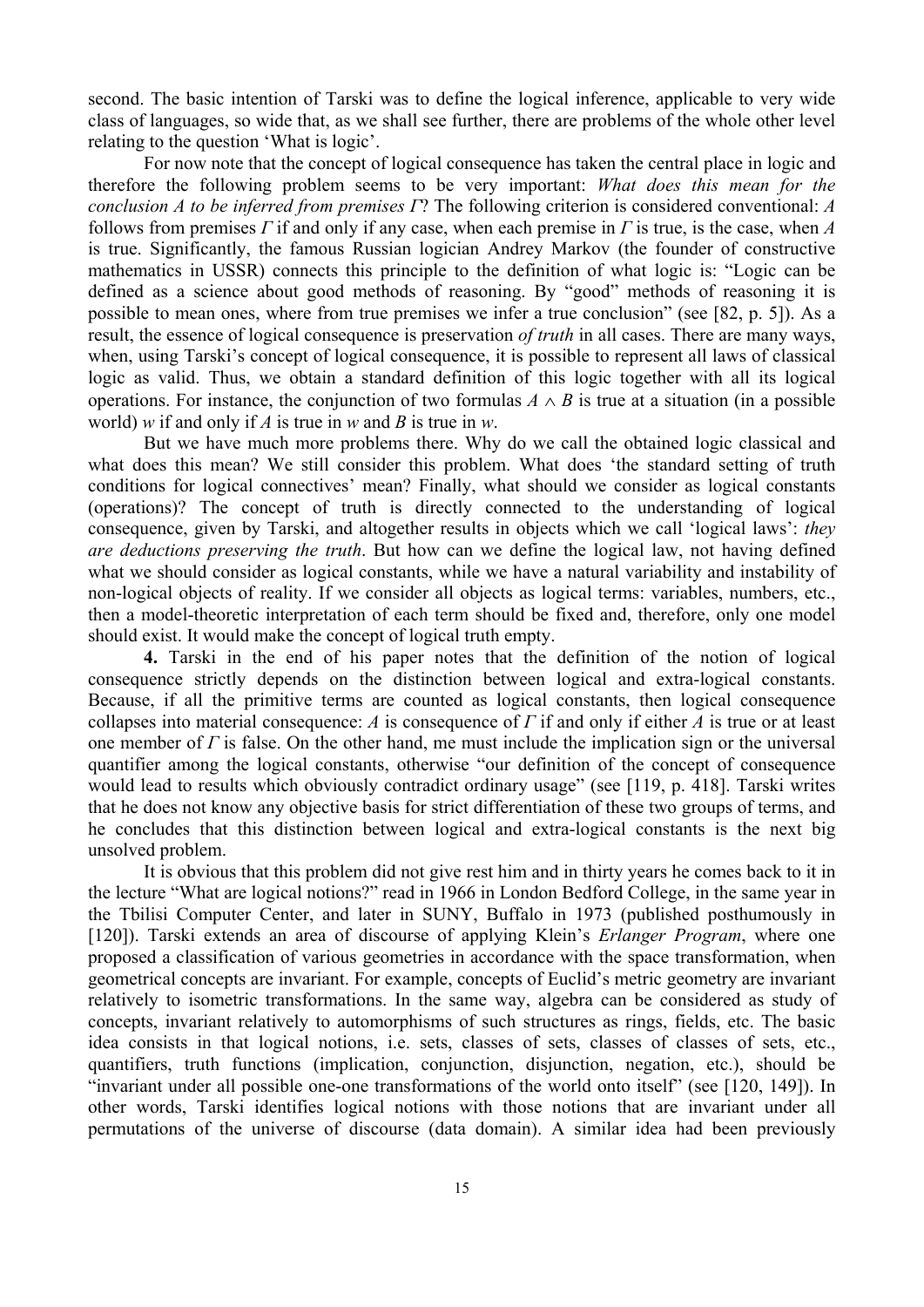maintained in [83]. Lindenbaum and Tarski in [73] showed that all logical notions from *Principia Mathematica* are invariant in this sense.

In one form or another an idea of an invariant permutability was discussed in various works in mathematical and philosophical logic (see [91], [92], [93], [84], [85], [114], [8], [109], [112], [87], [105], [32], [34], [125], [46], [7], [59], [21], [15], [76], and [16]). In the last work the authors come from the close connection between logical constants and logical consequence, and they investigate a function extracting the constants of a given consequence relation.

In [109, p. 53] is given a characterization of logical constants relatively isomorphic invariance which is a generalization of Tarski's approach. In the important work (see [87]), where criterion for logicality is invariance under bijections across universes, it is shown that if Tarski's thesis is accepted, then logical operations are defined in the full infinitary language *L*∞,∞. Recall that the language *L*∞,∞ is a language of conventional first-order logic (FOL) with equality (Frege's language), but admits conjunctions and disjunctions of an arbitrary length and as well as an arbitrary length of sequence of universal and existential quantifiers. This language is very rich – it contains the whole second-order logic (SOL), which is the extension of FOL by allowing quantifiers not just over individuals in the domain of discourse, but also over subsets of that domain and over relations and functions on the domain. Not only arithmetic, but also a set theory are included in SOL (natural numbers, sets, functions, etc. are there logical notions), as a result, all settheoretic problematics, including the continuum hypothesis and many other important mathematical statements, are contained in SOL (see [81]). Thus, *mathematics is a part of logic*. Depending on expressive means of new logic, we come to logic of natural numbers, logic of real numbers, logic of topological spaces, etc. In the end, McGee accepted the Tarski-Sher thesis as a necessary condition for an operation across domains to count as logical, but not a sufficient one.

In connection with these problems Feferman's article [32] seems to be very interesting. In this article Feferman criticizes McGee's proposal and one of objections is that there is an assimilation of mathematics by logic. But the main objection is the following: "No natural explanation is given by it of what constitutes the same logical operation over arbitrary basic domains" (p. 37). The solution is to introduce invariance under mappings ("homomorphism invariance") instead of invariance under bijections. Such operations, according to Feferman, are logical and, it is the most remarkable, they exactly coincide with operations of the first-order logic without equality. However, here again there is a problem whether the equality may be considered as a logical operation? See the discussion of this problem in [96, pp. 61 ff], where Quine leans toward the positive answer. As a value of his approach, Feferman considers that the operations of FOL are defined in terms of homomorphic invariant operations of one-place type. Thus, he refers to [69], where the central role of one-place predicates in human thinking is shown by the example of the natural language.

Continuation of Feferman's ideas is the article [21], where the author characterizes the invariant operations as definable in a fragment of FOL. According to his notion of invariance, negation, arbitrary conjunctions and universal quantification are not invariant. As Casanovas notices, "… it is not easy to accept that universal quantification and conjunction are less logical than existential quantification and disjunction" (p. 37). On the other hand, it follows from his results that some particular forms of equality are invariant. Casanovas' work makes you think seriously about the criteria of invariance.

Now it is clear that the characterization of logical operations entails the characterization of the logic as a whole.

**5.** Note that the characterization of FOL can be given in terms of fundamental modeltheoretic properties of the theory *T* in the first-order language. These properties are:

**The compactness theorem** (for countable languages). *If each finite set of propositions in T has a model*, *then T has a model*.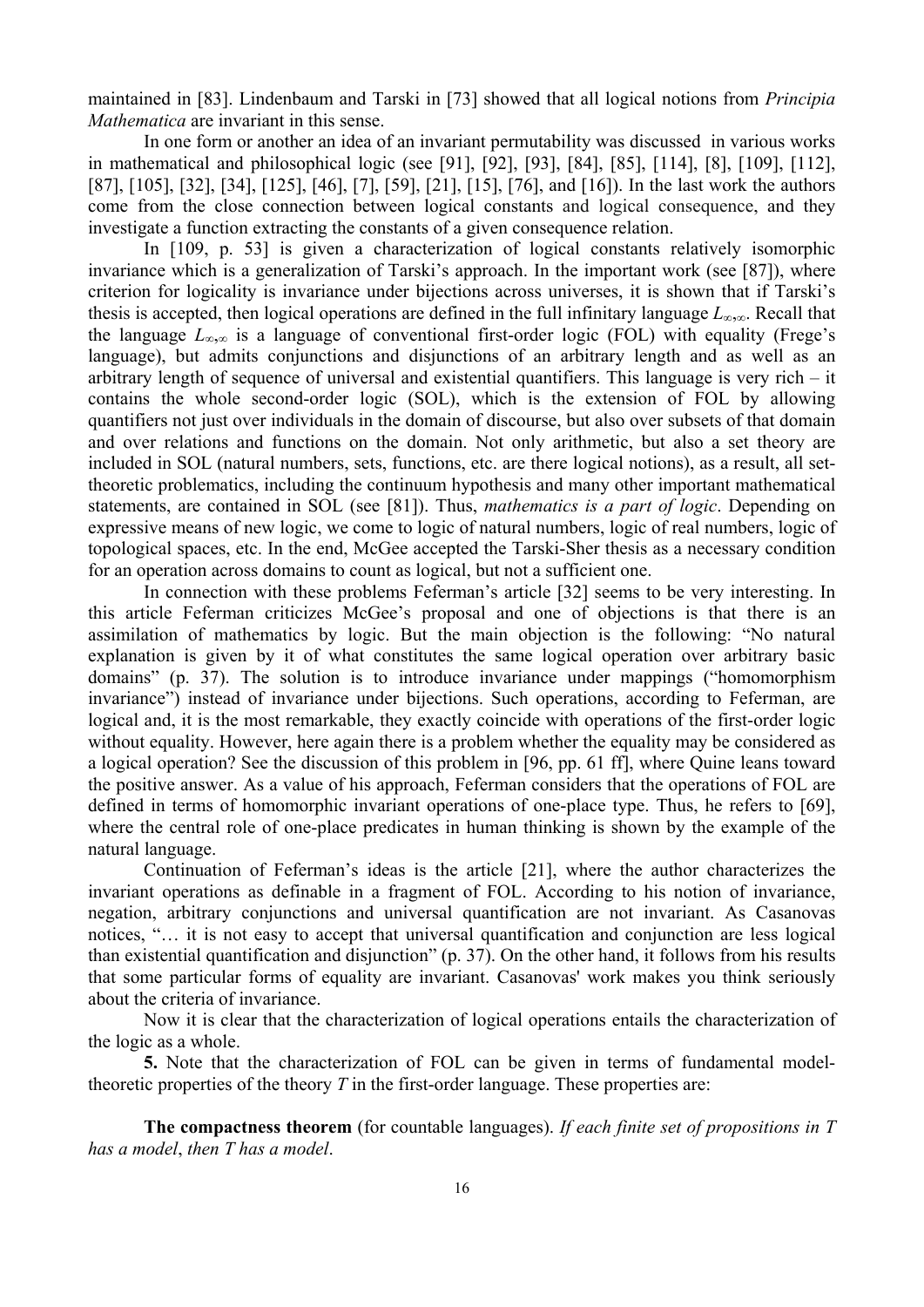The compactness takes place, as only the finite set of premisses is used in deductions. This property was revealed by Kurt Gödel in 1930 in his paper about the completeness of FOL. One consequence of compactness is what is often called the upwards Löwenheim-Skolem theorem: *If T has an infinite model, then T has an uncountable model*.

The following property of FOL was proved earlier.

**The** (downward) **Löwenheim–Skolem theorem**. *If T has a model, then T has a countable model, too*.

Much later Lindström in [74] showed that these properties are characteristic for FOL in the following sense:

**Lindström's theorem**. The first-order logic is a maximal logic (closed under ∧, ¬, ∃) which satisfies the compactness theorem and the (downward) Löwenheim-Skolem's theorem.

Lindström's paper became paradigmatic for the major researches in logic of the last quarter of the 20th century. In essence, Lindström's theorem defines FOL, more precisely FOL(=), in terms of its global properties. But a serious limitation on expressive means of FOL follows from these properties. The simplest infinite mathematical structure is constituted by natural numbers and the most fundamental mathematical concept is the concept of finiteness. However, from the theorem of compactness it follows that central concepts such as finiteness, countability, well-orderedness, etc. cannot be defined in first-order logic. Actually, the finiteness is not distinctive from the infiniteness. In turn, from Löwenheim-Skolem's theorems it follows that the first-order logic does not distinguish the countability from the uncountability and, hence, no infinite structure can be described up to isomorphism. Moreover, many linguistic concepts, distinctions and constructions are beyond applications of FOL (see  $[43]^2$  and  $[75]$ ). Of course, FOL possesses such attractive properties as *soundness* (a soundness property assures us that a formal system is consistent) and *completeness* (a formal system is 'semantically' complete when all its valid formulas are theorems), but our knowledge is often inconsistent, incomplete, and nonmonotonic<sup>3</sup>.

 There is a lot of interesting logics, which are richer than the first-order logic such as the weak logic of the second order which tries to construct the concept of finiteness in logic in the natural way (it allows to quantify over finite sets); logics with various extra-quantifiers such as there exists finitely many', 'there exists infinitely many', 'majority', etc.; logics with formulas of infinite length; logics of the higher-order (see [11]). However, it doesn't matter how we extend FOL – in any case we lose either the property of compactness, or Löwenheim-Skolem's property, or both as well as we lose the interpolation property and in most cases completeness. However, Boolos (see [17]) protecting the second-order logic, asks: Why the logic should necessarily have the property of compactness? It is interesting that we find a similar question in 1994 on pages of 'The New Encyclopedia Britannica': Why Löwenheim-Skolem's property should correspond to the internal nature of logic? (Vol. 23, p. 250). In [99, p. 304] the author argues that "the lack of completeness theorem, despite being an interesting result, cannot be held against the status of SOL as a proper logic."

The construction of various extensions of FOL, especially logics with the generalized quantifiers, drew big attention of linguists, mathematicians, philosophers, cognitivists. A total of development of this direction is reflected in the fundamental work 'Model-Theoretic Logics' (see [2]), where Barwise comes to the following conclusion: "Mathematicians often lose patience with logic simply because so many notions from mathematics lie outside the scope of first-order logic, and they have been told that that *is* logic […] There is no going back to the view that logic is firstorder logic." (p. 23). Shapiro in [107] is of the same opinion too. His book presents a formal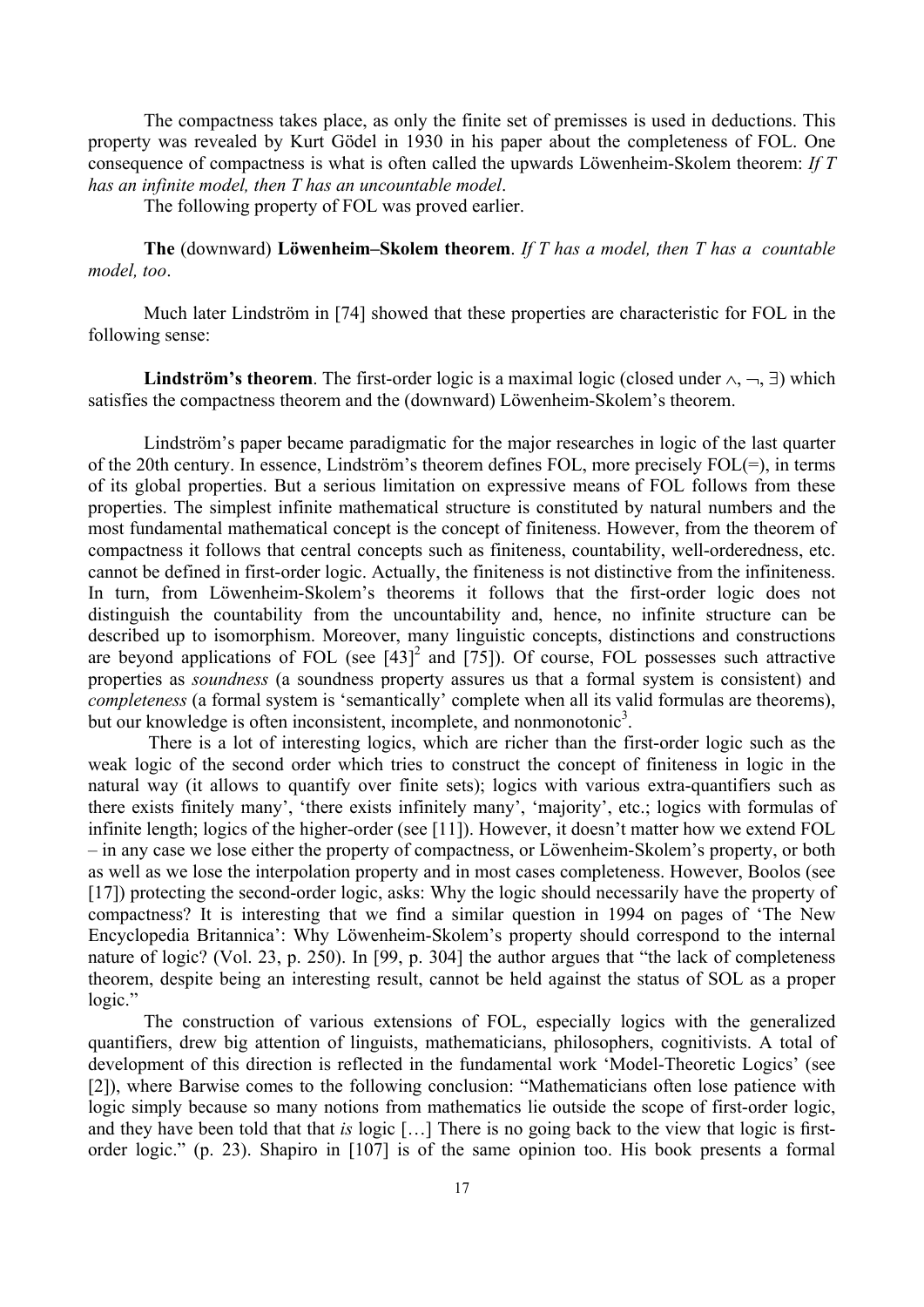development of second- and higher-order logic and an extended argument that higher-order formal systems have an important role to play in the philosophy and foundations of mathematics.

 However, SOL is too complicated. Incompleteness of SOL means that this formal system does not properly capture logical consequence. The basic problems arise with logical truths. For example, there are statements which are logically true if and only if the generalized continuum hypothesis holds. All these difficulties and many other are an inevitable corollary of a huge potency of expressive means of second-order languages.

Probably, one of the most interesting extensions of FOL belongs to Hintikka [54]. He enveloped *independence friendly logic* (IF logic) which is an extension of FOL with existential quantifiers  $\exists x/v$ , meaning that a value for *x* is chosen independently of what has been chosen for *y*. IF logic has the same expressive power as existential second-order logic. Although IF logic shares a number of metalogical properties with FOL (among them Lindström's theorem), there are some important differences. Due to its greater expressive power, IF logic is not axiomatizable. It means that IF logic is semantically incomplete. On the other hand, IF logic admits a self-applied truth-predicate and possesses many other interesting properties (see [123], [80]. Pay attention to the papers with the title 'A Revolution in Logic?' (see [57]) and 'A Revolution in the Foundations of Mathematics?' (see [55]). However, Hintikka's proposal that IF logic and its extended version be used as new foundation of mathematics has been met with skepticism by some mathematicians, including Feferman [33].

**6.** Apparently, we should agree with Benthem and Doets (see [11, p. 235]) that "No specific theory is sacrosanct in contemporary logic." This point of view, the authors add, applies also to alternatives to classical logic (such as intuitionistic logic). In general, it is possible to consider it as the answer to Tharp's article 'Which logic is the right logic?" (see [122]).

It's worth stressing that the traditional approach to the understanding what logic is seems to be very attractive in respect to the possibility to define logic by means of its basic laws. As Frege wrote in 1893: "Laws of logic … are the most general laws, which prescribe universally the way in which one ought to think if one is to think at all" (see [38, p. 12]). Then one of the philosophical problem in foundation of logic is the critics of basic logical laws undertaken early in the beginning of the twentieth century by L. Brower (Law of the Excluded Middle), Vasilyev and Łukasiewicz (Law of Non-Contradiction). Different systems of intuitionistic and paraconsistent logics first appeared as the result of this process. Later Lewis criticized the main properties of material (classical) implication in 1912, and Ackermann rejected the properties of strict implication in 1956. Thus multiple systems of modal and relevant logic appeared. Subsequently, criticism of basic logical laws became total, and it is worth to say that by the 20th century none of the ever known classical laws remained undoubted. Even the implicational law of identity  $A \rightarrow A$  does not bear the test of time. Since, according to E. Schroedinger, generally it has no place for microscopic objects. Such logics are called 'Schrödinger logics' (see [26]).

Eventually this led to the extreme diversity of non-classical directions in logic (see  $[40]^4$ , ([49], [117], and [94]). Unexpected result of this process was the appearance of huge classes of new logical systems. Moreover, in the most cases cardinality of these classes equals to continuum. The first outcome of a similar sort belongs to [64] and concerns a cardinality of the class of extensions of intuitionistic logic. Also there are continual classes of Lewis' modal systems, relevant systems, paraconsistent systems and so on. Now the discovery of the continual classes of logics is the most ordinary thing (see [44]). In this work it is shown how continual families of logics are *normally* built and what corollaries can be obtained from the corresponding construction.

Recently discussion about the nature of logical consequence and the view that there is more than one 'correct' conception of logical consequence has given new impetus to the development of the idea of 'logical pluralism' (see [6]). In the paper [35] the attempt is made to maximally limit the scope of logical pluralism. As noted in [100], "historical discussions have usually presupposed that if one of the logics is correct, then that it is correct for all and everyone".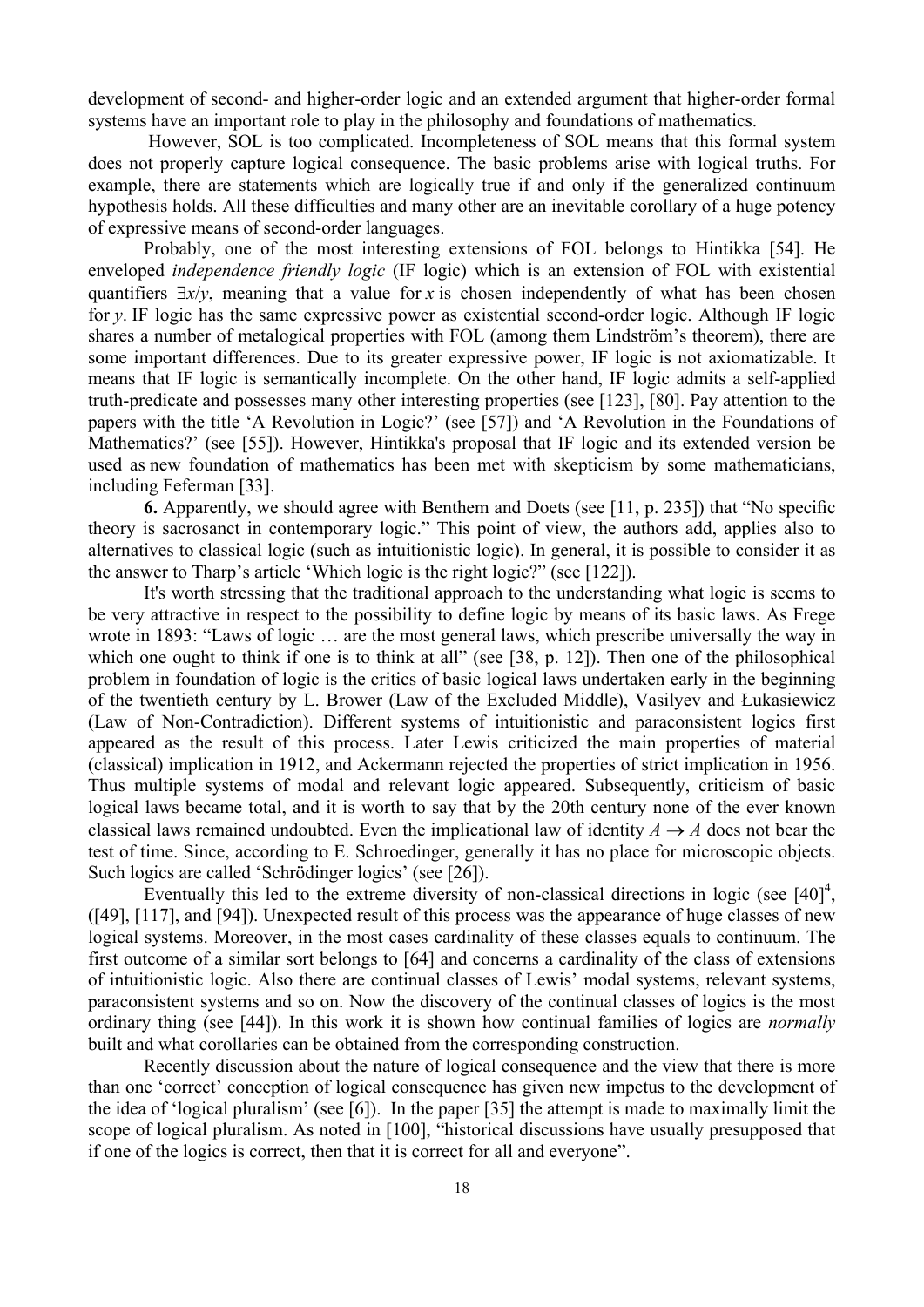The unusual variety of logical systems and logical tools for proving theorems, the possibility of representation of the same system in different ways (Gilbert's style, natural deduction, sequent calculus, analytic tableaux, etc.)<sup>5</sup>, and the fact that logic becomes more vital in the computer science, artificial intelligence, and programming led to the publication of the collected works (in England and in one year in the USA) with the title 'What is a logical system?' (see [39]). Generally speaking, the problem is formulated as follows: whether there is the one "true" logic and in the case if not, how we can limit our notion of logic or, more precisely, of a logical system?

In fact, everything looks much more difficult. On one hand, deadly criticism of "basic" laws of classical logic, on the other hand, almost unlimited extensions of the concept of the logical truth (in essence this process is inverse to the first), various specifications of the concept of logical consequence, and the same is about logical notions, evident inadequacy of formal-logical constructs in relation to the way in which the actual process of human reasoning takes place, serious problems (hardly explainable) that appear intuition of logic (see [126], [79]), the development of computer science and artificial intelligence – all of that points at the *global crisis* in the foundations of logic and clearly raises the question '*What is logic***?**'

**7**. Exactly in hundred years after the appearance of Frege's well-known work '*Begriffsschrift*' (see [37]), in which predicates, negation, conditional, and quantifiers are introduced as the basis of logic, and also the idea of formal system is introduced, in which demonstration should be carried out by means of obviously formulated syntactic rules, – after hundred years of the triumphal development of logic as the independent science calling the worship, surprise, and occasionally bitter dismissal and even revenge for its former adherents and the mystical fear for the majority of others, suddenly there is Hacking's article under the title 'What is a logic?' (see [50]). Hacking highly evaluates Gentzen's introduction of structural rules, because the operation with them allows us to express the aspects of logical systems in which the role of constants is entirely given by their elimination and introduction rules, without any appeal to semantic notions. This important discovery is made by Gentzen in 1934. The presentation and development of logic by the way of sequent calculus, where the principles of deduction are set by the rules, permitting to pass from one statements about the deducibility to others, allowed Hacking to define logic as science about deduction. Therefore there are some reasons why Hacking's article is in the beginning of the above mentioned collected works [39].

Let us note that under the same title as Hacking's paper the works by several outstanding logicians have emerged (see Wang [124], Hodges [61], Hintikka and Sandu [58]). In these papers is gathered the big amount of historical, factual and analytical material concerning the great science aspiring to study the principles of correct reasoning. Of course, it is necessary to discuss the sphere of application and the limits of logic (see [65], [105], [127], [62], [56].

Not many working, qualified logicians think that logic is related to the laws of thought. In the second edition of HPL Hodges expands his paper devoted to elementary predicate logic from the first edition of HPL with the section 'Laws of Thought?', at the beginning of which he writes: "The question whether the sequent  $p \wedge q \mid -q$  is valid has nothing more to do with mind than it has to do with the virginity of Artemis or the war in Indonesia" (see [60 p. 100]). Complete disappointment with the current state of logic is expressed in [9], when Benthem writes about himself: "who has taken a vow to study methods per se, chastely staying away from the wear and tear of the realities of reasoning." The prospects of the development of logic are also sketched there. Although, most logicians would agree with Van Benthem "if logical theory were *totally disjoint* from actual reasoning, it would be no use at all" [10, p. 69]. The same majority, let less emphatically, would agree with the normative role of logic, which, in the words of Feferman (see [32, p. 32), deals not with "how men actually reason but how they *strive* to do so" (italics mine).

To defend logic from accusations in psychologism, the logicians, starting from Charles Peirce and especially Gottlob Frege, have declared logic a normative discipline. This means that logic tells us how we *ought* to reason if we want to reason correctly. In the much talked-of book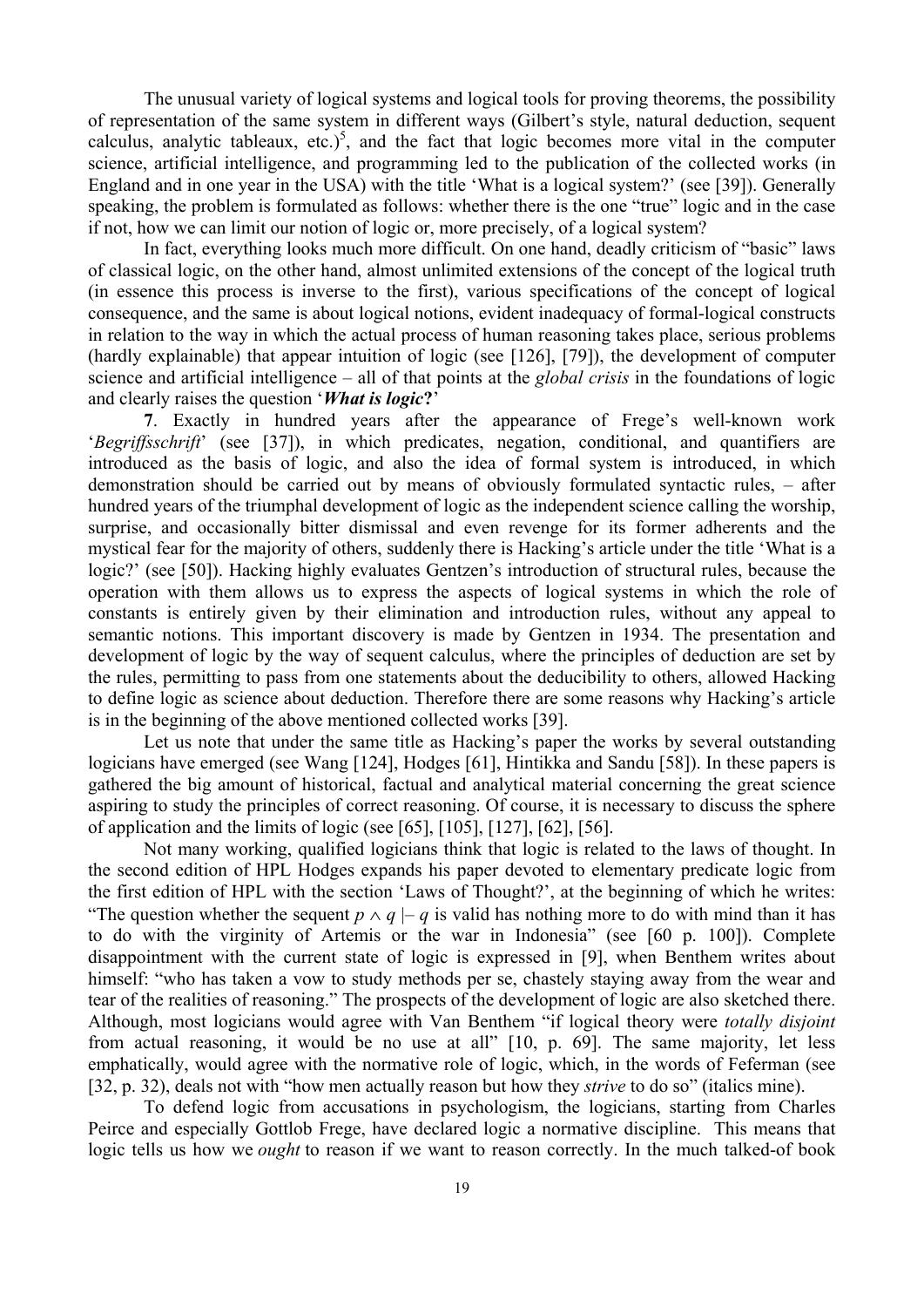(see [52]) it is stated that logic is neither a normative nor a psychological theory. In other words, he has argued that actual reasoning, as "reasoned change in view", has nothing to do with logic. To the criticism of Harman's statements is devoted the paper [36], where it is explained why logic should be tied to norms of rationality. But the publication of an even more critical work (see [53] is already taken as a given if we consider where it is published.

Note the nice article  $[29]^\text{6}$ , where the following questions are discussed:

- (a) how do we reason?
- (b) how ought we to reason?
- (c) what justifies the way we ought to reason?

In the latter case the major role is given to the rules of introduction and elimination of logical constants as logical norms. Although in the context of very well founded concept of pluralism in logic, a serious problem arises. If logic is a normative discipline, then too many logical norms emerge. Engel's paper ends with the following notable words: "The gap between logic and the psychology of reasoning is not, on my view, as large as it is often claimed to be" (p. 234).

The return of psychologism to logic is one of the most significant tendencies of the development of modern logic. Surprisingly, to this question is devoted the Special Issue of one of the world's strictest logical journals (see [72]). Let us just reference the paper [10, p. 67], where Benthem talks about "understanding of 'psychologism' as a friend rather than an enemy of logical theory".

The return to psychologism is not accidental. Recently an exceptional development was obtained in *informal logic*, the movement that was born in North America in the 1970s. Informal logic is usually associated with everyday discourse, critical thinking, reasoning in ordinary language, studying of informal inference, and so on (see survey [48] and book [103]). Apparently, the case is that it has always been implicitly assumed that logic studies not all reasonings indiscriminately, but only the reasonings related to logic, i.e. it studies the logical reasonings. But in that case a pure tautology comes out: logic studies logic. In summary, it is the time to ultimately dismantle this tautology.

Interesting are also the tendencies that arise within mathematical logic itself. In the first place, it is the extraction of the necessary minimum of logical means, which leads to maximal generalization and abstraction of logic itself. In the work [18] a notion of 'abstract logic' was put into use, where an abstract logic is defined as a pair <*A*, *Cn*> such, that *A* is a universal algebra and *Cn* is a consequence (alias 'closure') operation on the carrier of A. A consequence operation *Cn* was introduced by Alfred Tarsky early in  $1930$ .<sup>7</sup> In other terms, a Tarskian consequence relation is a binary relation (between sets of *L*-formulas and *L*-formulas), that satisfies the following conditions: *reflexivity*, *transitivity* and *monotonicity*. But nobody even tried to explain, why this topological closure operator's properties should determine some "kernel" of human reasoning.

Due to the fact that monotonicity property is counter-intuitive it has to be abandoned (or discarded at all), if we want to give a formal account of *defeasible reasoning* (see [70]). Concerning that it is difficult to find solid arguments against the properties of reflexivity and transitivity (although possible, if desired), the following definition of logic is not surprising (see [116, p. 136]): an abstract logic is defined as a pair  $\leq A$ ,  $Cn$  such, that a consequence operation satisfies only reflexivity and transitivity, in other words, "a logic is simply a *preorder*" (italics mine).

Definition of abstract logic suggested by Suszko has received further generalization and led to the notion of 'universal logic' (see [12], [13]). A universal logic is defined as a pair  $\leq S$ ,  $\Rightarrow$  where *S* is some structure without any specification, and  $\vert$  is a relation on *S*. Notice, that unlike *Cn* operation  $|$ – is not constrained, i.e. no axioms are stated for the consequence relation  $|$ –. Béziau's idea is that the relation of universal logic to all concrete logics is the same as of universal algebra to concrete algebras. Of course, the field of universal logic has arguably existed for many decades.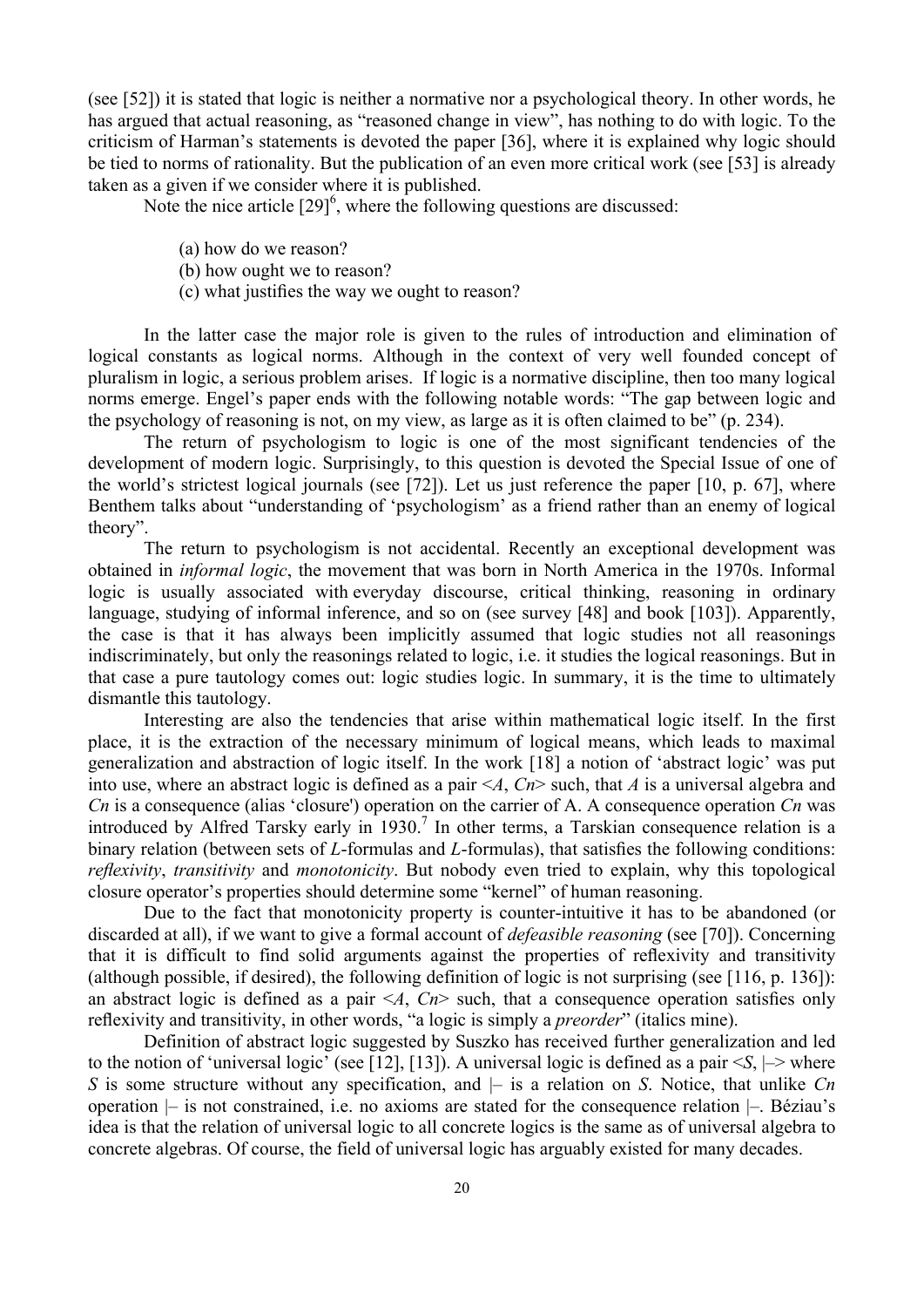The term 'abstract logic' is also used in another sense, even contrary, maximally extending the notion of 'logic'. Such are the 'model-theoretic logics' (see [2]) which consist of a collection of mathematical structures, a collection of formal expressions of a language used to describe properties of such structures, and a relation of satisfaction between the two. The basic notion is that of satisfaction:  $M \models \varphi$  if the expression  $\varphi$  is *true of*, or satisfied by, the structure *M*. The rigorous definition of abstract logic under the name 'general logics' is given in [27, pp. 27-28]. The structures can be very rich and so the construction of expressions, describing the properties of said structures, has much more expressive power than language of first-order logic. Hence, the problem of logical constants is not significant here. As stressed by Barwise: "We are primarily interested in logics where the class of structures are those where some important mathematical property is built in, and where the language gives us a convenient way of formalizing the mathematician's talk about the property" (see [3, pp. 4-5]). Note that the starting point for the study of abstract logics was Lindström's theorem (see above), and FOL itself is its simplest example. It is interesting that in the third edition of the famous book (see [23]) the new section is introduced under the title 'Lindström's Chatracterization of First-order Logic', which contains a definition of *abstract logic*, but more narrow than in [27].

As a whole, abstract logic associated with specific model-theoretic languages, aspires to overview the entire spectrum of logics. However, this tendency is also observed at the propositional level, where the main goal is set not as investigation of properties of a specific logic, no matter how interesting it is, but the whole classes of logics. The fourth chapter of the book ([22] is entitled 'From Logic to Classes of Logics', in it the classes of extensions of modal logics are regarded as lattices, and now the most important is the study of the properties of these lattices and various classes and subclasses of the elements of a given lattice, where the elements are logics themselves.

Currently the most impressive tendency of the development of modern logic is its intention towards unification of different logical systems and even whole movements. This phenomenon has received the name 'combining logics'. In the first book on this topic (see [19]) are presented general methods for combining logics, lots of examples and some suggested applications, including ones in Computer Science, where knowledge representation frequently requires the integration of several logical systems into a homogeneous environment. See also overview  $[20]^8$ .

The latter of pointed out tendencies allows us to make the assumption that if logic has any relation to human thought process, then the level of human formal logicality lays hidden behind the 'functioning' of infinite classes of different logical systems. Or, in other words, we are on our way to combined reasoning. However, one thing may be absolutely positively stated: various discussions concerning the status and basic principles of logic, its current tendencies of development, tell us that logic stands in the face of grandiose changes and fundamental discoveries await us.

## **References**

- 1. Antonelli A.G., "Non-monotonic Logic", [in:] Edward N. Zalta (ed.), *Stanford Encyclopedia of Philosophy*, 2010. <http://plato.stanford.edu/entries/logic-nonmonotonic/>.
- 2. Barwise, J. and S. Feferman (eds.), *Model-theoretic Logics*. New York: Springer-Verlag, 1987.
- 3. Barwise, J., "Model-theoretic Logics: Background and Aims", [in:] Jon Barwise and Solomon Feferman (eds.), *Model-theoretic Logics*, New York: Springer-Verlag, 1987, 4-23.
- 4. Bates, J., "Etchemendy, Tarski, and Logical Consequence", *Southwest Philosophy Review* 15.1 (1999): 47-54.
- 5. Beall, J.C. and G. Restall, "Logical Consequence", [in:] Edward N. Zalta (ed.), *Stanford Encyclopedia of Philosophy, 2005.* <http://plato.stanford.edu/entries/logical-consequence/>.
- 6. Beall, J.C. and G. Restall, *Logical Pluralism*. Oxford: Oxford University Press. 2006.
- 7. Bellotti, L., "Tarski on Logical Notions", *Synthese* 135 (2003): 401-13.
- 8. Benthem, Van J., "Logical Constants Across Varying Types", *Notre Dame Journal of Formal Logic* 30 (1989): 315-342.
- 9. Benthem, Van J., "Where is Logic Going, and Should It?" *Topoi* 25 (2006): 117-22.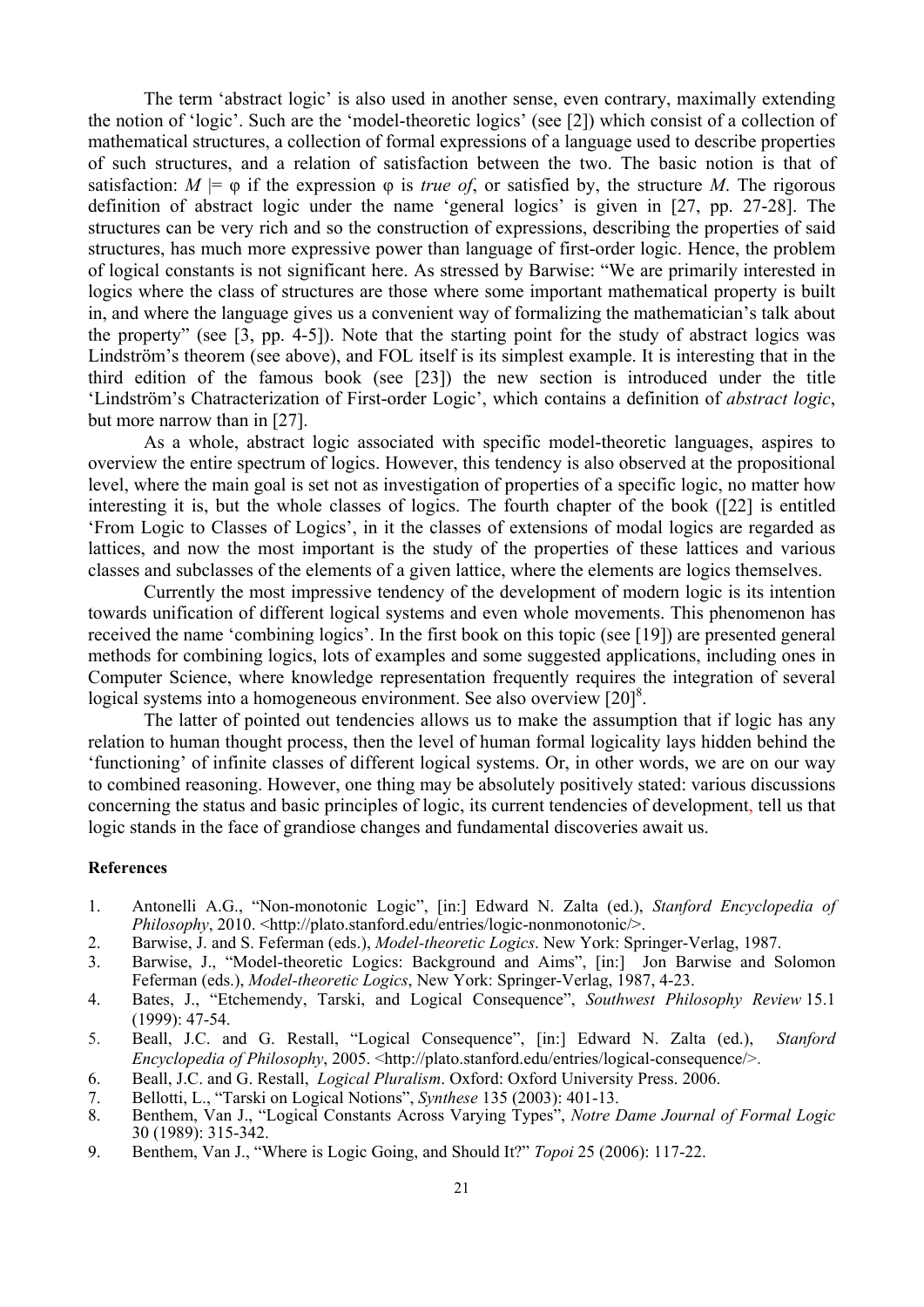- 10. Benthem, Van J., "Logic and the New Psychologims" *Studia Logica* 88 (2008): 67-84.
- Benthem, Van J. and K. Doets, "Higher-order Logic", [in:] Dov. M. Gabbay and F. Guenthner. (eds.), *Handbook of Philosophical Logic.*  $2^{nd}$  ed. Vol. 1. Dordrecht: Reidel, 2001, 189-243.
- 12. Béziau, J.-Y. "Universal Logic", [in:] T. Childers and O. Majer (eds.), *Logica'94: Proceedings of the 8th International Symposium*. Prague: Filosofia, 1994, 73-93.
- 13. Béziau, J.-Y. (ed). *Logica Universalis: Towards a General Theory of Logic*. Basel: Birkhäuser Verlag, 2005. (2nd ed. 2007).
- 14. Blanchette, P. A. "Logical Consequence", [in:] Lou Goble (ed.), *The Blackwell Guide to Philosophical Logic*. Oxford: Blackwell Publishers, 2001, 115-35.
- 15. Bonnay, D., "Logicality and Invariance", *Bulletin of Symbolic Logic* 14.1 (2008): 29-68.
- 16. Bonnay, D. and D. Westerståhl, "Consequence mining: constants versus consequence relations", *Journal of Philosophical Logic* 41.4 (2012): 671-709.
- 17. Boolos, G., "On Second-order Logic", *Journal of Philosophy* 72 (1975): 509-27.
- 18. Brown D.J. and R. Suszko, "Abstract Logics", *Dissertationes Mathematicae* 102 (1973): 7-41.
- 19. Carnielli, W. A., M. E. Coniglio, D. M. Gabbay, P. Gouveia and C. Sernadas, *Analysis and Synthesis of Logics: How to Cut and Paste Reasoning Systems.* Dordrecht: Springer, 2008.
- 20. Carnielli, W.A. and M.E. Coniglio, "Combining Logics", [in:] Edward N. Zalta (ed.), *Stanford Encyclopedia of Philosophy*, 2010. <http://plato.stanford.edu/entries/logic-combining/>.
- 21. Casanovas, E., "Logical Operations and Invariance", *Journal of Philosophical Logic* 36 (2007): 33-60.
- 22. Chagrov, A. and M. Zakharyaschev, *Modal Logic*. Oxford: Clarendon Press, 1997.
- 23. Chang, C. and H.J. Keisler, *Model Theory*. 3rd ed. Amsterdam: Elsevier, 1990.
- 24. Corcoran, J., "Conceptual Structure of Classical Logic", *Philosophy and Phenomenological Research* 33 (1972): 25-47.
- 25. Corcoran, J., and J.M. Sagüillo, "The Absence of Multiple Universes of Discourse in the 1936 Tarski Consequence-Definition Paper", *History and Philosophy of Logic* 32.4 (2011): 359-74.
- 26. Da Costa, N.C.A. and D. Krause, "Schrödinger logics", *Studia Logica* 53.4 (1994): 533-50.
- 27. Ebbinghaus, H.-D., "Extended Logics: The General Framework", [in:] Jon Barwise and Solomon Feferman (eds.), *Model-theoretic Logics*, New York: Springer-Verlag, 1987, 25-76.
- 28. Edwards, J., "Reduction and Tarski's Definition of Logical Consequence", *Notre Dame Journal of Formal Logic* 44 (2003): 49-62.
- 29. Engel, P., "Logic, Reasoning and the Logical Constants", *Croatian Journal of Philosophy* VI.17  $(2006): 219-35.$
- 30. Etchemendy, J., *The Concept of Logical Consequence.* Cambridge, MA: Harvard University Press, 1990 ( $2^{nd}$  ed. in 1999).
- 31. Etchemendy, J., "Reflections on Consequence", [in:] D. Patterson (ed.), *New Essays on Tarski and Philosophy.* Oxford: Oxford University Press, 2008, 263-99.
- 32. Feferman, S., "Logic, Logics, and Logicism." *Notre Dame Journal of Formal Logic* 40 (1999): 31-54.
- 33. Feferman, S., "What kind of logic is "Independence Friendly" logic?" [in:] Randall E. Auxier and Lewis E. Hahn (eds.), *The Philosophy of Jaakko Hintikka*. Library of Living Philosophers. Open Court, 2006, 453-69.
- 34. Feferman, S., "Set-theoretical Invariance Criteria for Logicality", *Notre Dame Journal of Formal Logic* 51.1 (2010): 3-20.
- 35. Field, H., "Pluralism in Logic", *The Review of Symbolic Logic* 2.2 (2009): 343-59.
- 36. Field, H., "What is the Normative Role of Logic?" *The Proceedings of the Aristotelean Society* 83.1 (2009): 251-268.
- 37. Frege, G., *Begriffsschrift, eine der arithmetischen nachgebildete Formelsprache des reinen Denkens*. Halle a. S.: Louis Nebert. Trans. as "Concept Script, a formal language of pure thought modelled upon that of arithmetic", by S. Bauer-Mengelberg in Jean van Heijenoort (ed.), *From Frege to Gödel: A Source Book in Mathematical Logic, 1879–1931*, Cambridge, MA: Harvard University Press, 1967, 1- 83.
- 38. Frege, G., *Basic Laws of Arithmetic*. Berkeley: University of California Press, 1967.
- 39. Gabbay, D.M. (ed.), *What is a Logical System*? Oxford: Clarendon Press, 1994 (and New York, 1995).
- 40. Gabbay, D.M. and F. Guenthner (eds*.*), *Handbook of Philosophical Logic.* 1st ed. 4 vols. Dordrecht: Reidel, 1983–1987.
- 41. Gabbay, D.M. and F. Guenthner (eds*.*), *Handbook of Philosophical Logic.* 2nd ed. 17 vols. Dordrecht: Kluwer, 2001-2013.
- 42. Gainfs, B. R., "Foundations of fuzzy reasoning", *Int. J. Man-Machine Studies* 8 (1976): 623-68.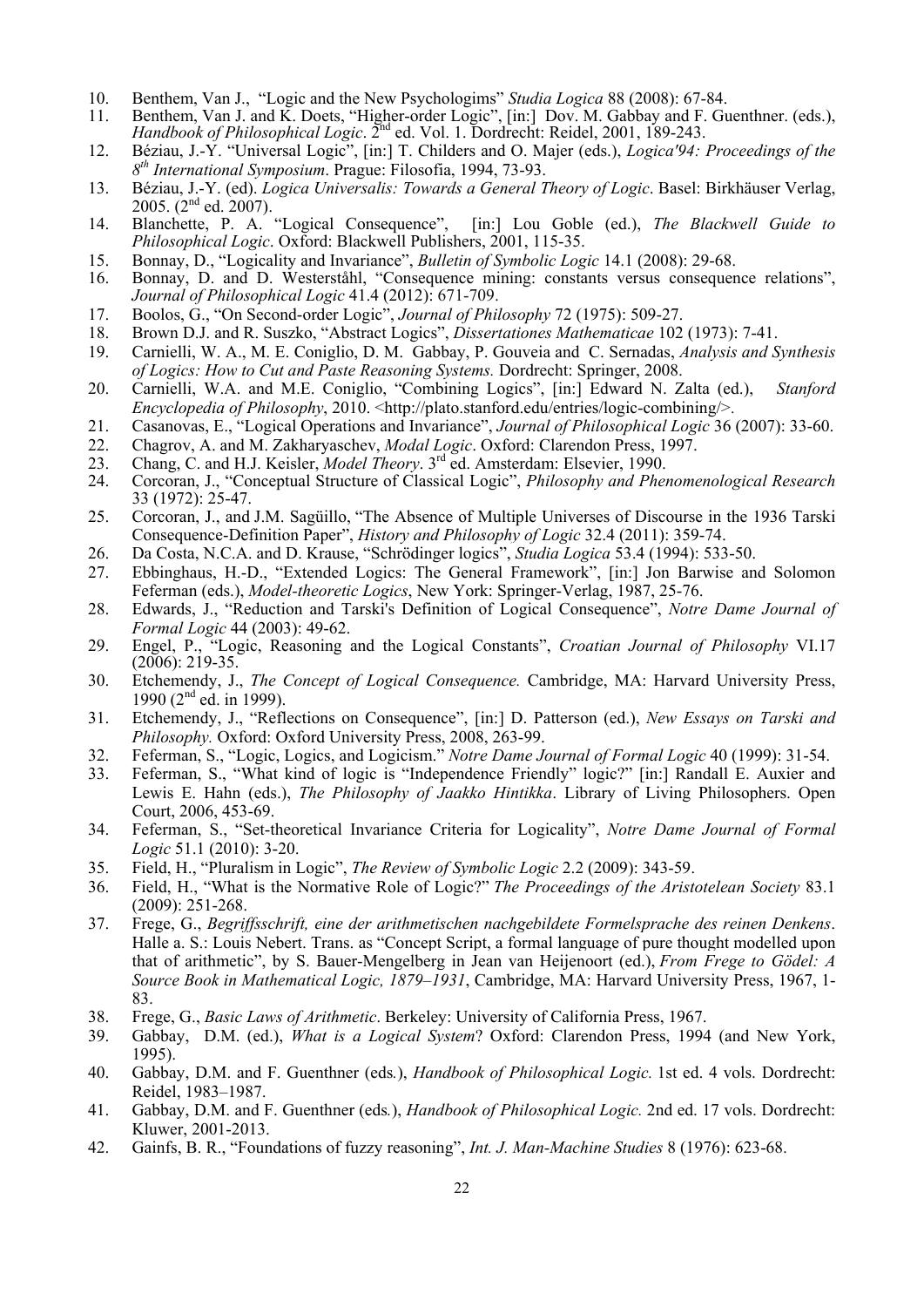- 43. Gamut, L. T. F., *Logic, Language, and Meaning, Vol. 2*: *Intensional Logic and Logical Grammar*, Chicago, IL: University of Chicago Press, 1991.
- 44. Gorbunov, I.A. and M.N. Rybakov, "Continuum Classes of Logic", *Logical Investigations* [Logicheskie issledovania] 14 (2007): 131-151 (in Russian).
- 45. Gómez-Torrente, M., "Tarski on Logical Consequence", *Notre Dame Journal of Formal Logic* 37 (1996): 125-51.
- 46. Gómez-Torrente, M., "The Problem of Logical Constants", *Bulletin of Symbolic Logic* 8 (2002): 1-37.
- 47. Gómez-Torrente, M., "Rereading Tarski on Logical Consequence", *Review of Symbolic Logic* 2 (2009): 249-97.
- 48. Groarke, L., "Informal Logic" [in:] Edward N. Zalta (ed.), *Stanford Encyclopedia of Philosophy*, 2011. <http://plato.stanford.edu/entries/logic-informal/>.
- 49. Haack, S., *Deviant Logic, Fuzzy Logic*: *Beyond the Formalism*. Chicago: University of Chicago Press, 1996.
- 50. Hacking, I., "What is logic?" *The Journal of Philosophy* 76.6 (1979): 285-319. (Reprinted in Dov M. Gabbay (ed.), *What is a Logical System*? Oxford: Clarendon Press, 1994, 1-33).
- 51. Hanson, W.H., "Ray on Tarski on Logical Consequence", *Journal of Philosophical Logic* 28.6 (1999): 605-16.
- 52. Harman, G., *Change in View*. Cambridge, Mass.: MIT Press, 1986.
- 53. Harman, G., "Internal Critique: A Logic is not a Theory of Reasoning and a Theory of Reasoning is not a Logic" [in:] D. M. Gabbay, R. H. Johnson, H. J. Ohlbach, and J. Woods (eds.), *Handbook of the Logic of Argument and Inference: The Turn Towards the Practical.* Amsterdam: Elsevier, 2002, 171- 86.
- 54. Hintikka, J., "What is Elementary Logic? Independence-Friendly Logic as the True Core Area of Logic" [in:] K. Gavroglu, J.J. Stachel, and M.W. Wartofsky (eds.), *Physics, Philosophy and the Scientific Community*. Dordrecht: Kluwer, 1995, 301-26.
- 55. Hintikka, J., "A Revolution in the Foundations of Mathematics?" *Synthese* 111 (1997): 155-70.
- 56. Hintikka, J., "Rationality, Logic and Their Limits" [in:] Vladislav Lektorsky and Abdusalam Guseynov (eds.), *Rationality and its Limits*. Moscow: Institute of Philosophy, RAS, 2012, 21-31.
- 57. Hintikka, J. and G. Sandu, "A Revolution in Logic?" *Nordic Journal of Philosophical Logic*" 1.2 (1996): 169-83.
- 58. Hintikka, J. and G. Sandu, "What is Logic?" [in:] Dale Jacquette (ed.), *Philosophy of Logic*. Amsterdam: Elsevier, 2007. 13-40.
- 59. Hodes, H.T., "On the sense and Reference of a Logical Constant", *Philosophical Quarterly* 54 (2004): 134-65.
- 60. Hodges, W., "Elementary Predicate Logic" [in:] Dov. M. Gabbay and Franz Guenthner (eds.), *Handbook of Philosophical Logic*. 2nd ed. Vol. 1. Dordrecht: Reidel, 2001, 1-129.
- 61. Hodges, W., "What is Logic?" [in:] Rusudan Asatiani et al. (eds.), *Proceedings of the Fifth Tbilisi Symposium on Language, Logic and Computation*. ILLC, University of Amsterdam, 2004, 3-10.
- 62. Hodges, W., "The Scope and Limits of Logic" [in:] Dale Jacquette (ed.), *Philosophy of Logic*. Amsterdam: Elsevier, 2007. 41-64.
- 63. Jané, I., "What Is Tarski's *Common* Concept of Consequence?" *Bulletin of Symbolic Logic* 12 (2006): 1-42.
- 64. Jankov, V.A., "Construction of the sequence strongly independent superintuitionistic propositional calculus", *Reports of the Academy of Sciences of the USSR* 181.1 (1968): 33-34 (in Russian).
- 65. Jeffery, R., *Formal Logic: its Scope and its Limits*. 3rd ed. McGraw Hill, 1990.
- 66. Karpenko, A.S*.*, Logic on the Boundary of Millenia", *Logical Investigations* [Logicheskie issledovania] 7 (2000): 7-60 (in Russian).
- 67. Karpenko, A.S*.*, "Subject of Logic in the Light of the Main Trends of its Development", *Logical Investigations* [Logicheskie issledovania] 11 (2004): 149-171 (in Russian).
- 68. Karpenko, A.S*.*, "Modern Study in Philosophical Logic: Worldwide Level and Russian Science", *Studies in Logic, Grammar and Rhetoric* 14.27 (2008): 35-71.
- 69. Keenan, E.L. and J. Stavi, "A semantic Characterization of Natural Language Determiners", *Linguistic and Philosophy* 9 (1986): 253-326.
- 70. Koons, R., "Defeasible Reasoning" [in:] Edward N. Zalta (ed.), *Stanford Encyclopedia of Philosophy*, 2013. <http://plato.stanford.edu/entries/reasoning-defeasible/>.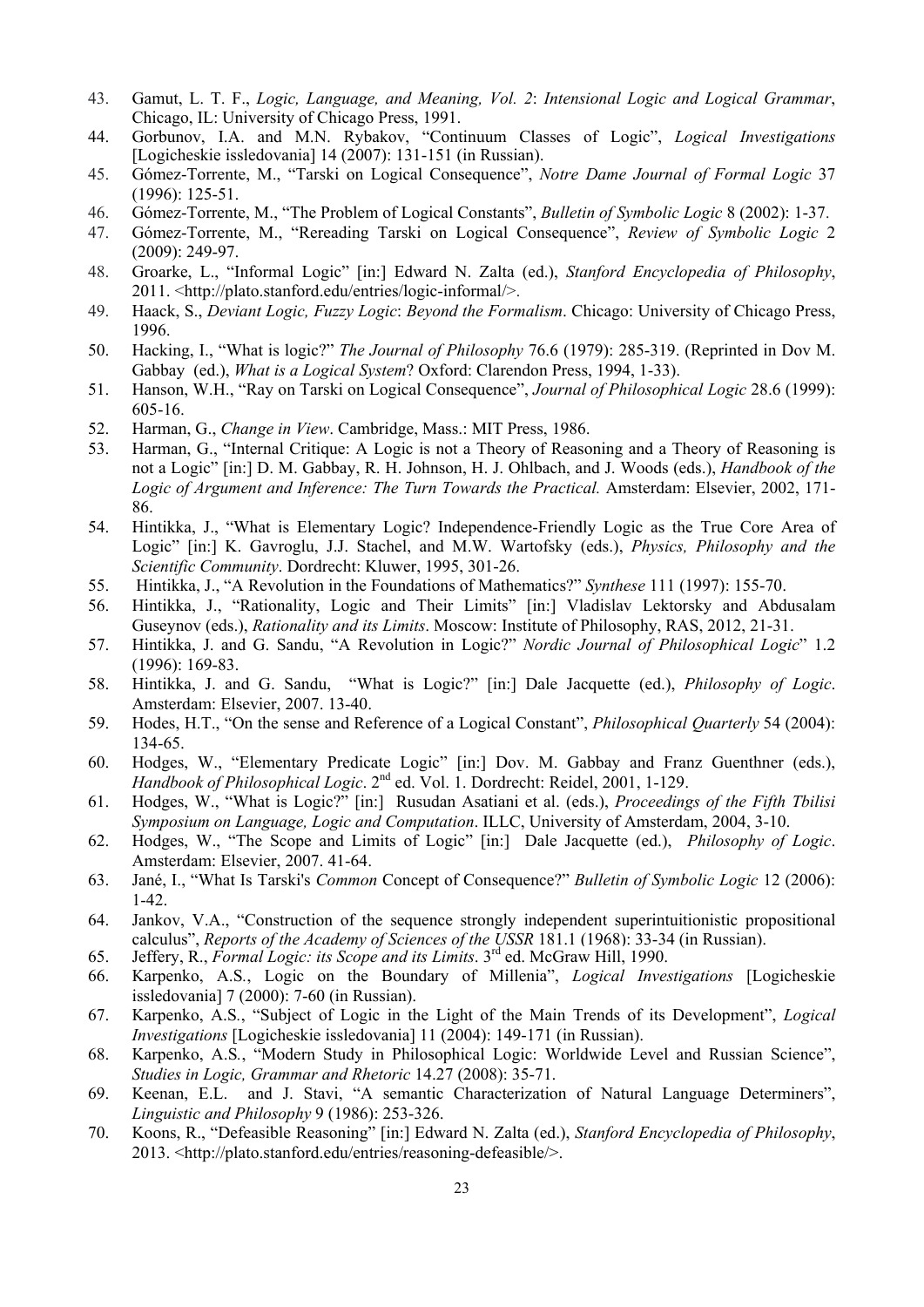- 71. Lambek, J., "What is a Deductive System?" [in:] Dov M. Gabbay (ed.), *What is a Logical System*? Oxford: Clarendon Press, 1994, 141-59.
- 72. Leitgeb, H. (ed*.*), *Special Issue: Psychologism in Logic*? Studia Logica 88.1 (2008).
- 73. Lindenbaum, A. and A. Tarski, "On the Limitations of the Means of Expression of Deductive Theories". Trans. of Lindenbaum and Tarski 1935 by J.H. Woodger in Tarski, A., *Logic, Semantics, Metamatematics*. 2<sup>nd</sup> ed. Indianapolis: Hacket Publishing, 1983, 384-92.
- 74. Lindström, P., "On extensions of Elementary Logic", *Theoria* 35 (1969): 1-11.
- 75. Lönning, J.T., "Plurals and Collectivity" [in:] Johan van Benthem and Alice ter Meulen (eds.), *Handbook of Logic and Language*. Amsterdam: Elsevier, 1997, 1009-1053.
- 76. MacFarlane, J., "Logical Constants" [in:] Edward N. Zalta (ed.), *Stanford Encyclopedia of Philosophy*, 2009. <http://plato.stanford.edu/entries/logical-constants/>.
- 77. Mancosu, P., "Tarski on Models and Logical Consequence" [in:] J. Ferreirós and J.J. Gray (eds.), *The Architecture of Modern Mathematics.* Oxford: Oxford University Press, 2006, 209-37.
- 78. Mancosu, P., "Fixed-versus Variable-domain Interpretations of Tarski's Account of Logical Consequence", *Philosophy Compas* 5.9 (2010): 745-759.
- 79. Manktelow, K.I. and D.E. Over, *Inference and Uderstanding: A Philosophical and Psychological Perspective*. London: Routledge, 1990.
- 80. Mann, A.L., G. Sandu, and M. Sevenster, *Independence-Friendly Logic: A Game-Theoretic Approach*. Cambridge University Press, 2011.
- 81. Manzano, M., *Extensions of First Order Logic*. New York: Cambridge University Press, 1996.
- 82. Markov, A.A., *Elements of Mathematical Logic*. Moscow: Moscow State University, 1984 (in Russian).
- 83. Mautner, F. I., "An Extension of Klein's Erlanger Program: Logic as Invariant-Theory", *American Journal of Mathematics* 68 (1946): 345-84.
- 84. McCarthy, T., "The Idea of a Logical Constant", *Journal of Philosophy* 78 (1981): 499-523.
- 85. McCarthy, T., "Modality, Invariance, and Logical Truth", *Journal of Philosophical Logic* 16 (1987): 423-43.
- 86. McGee, Van, "Two Problems with Tarski's Theory of Consequence", *Proceedings of the Aristotelian Society* 92 (1992): 273-92.
- 87. McGee, Van, "Logical Operations." *Journal of Philosophical Logic* 25 (1996): 567-80.
- 88. McGee, Van, "Tarski's Staggering Existential Assumptions", *Synthese* 142 (2004): 371-87.
- 89. Mckeon, M.W., *The Concept of Logical Consequence: An Introduction to Philosophical Logic*. Peter Lang Publishing, 2010.
- 90. Mendelson, E., *Introduction to Mathematical Logic*. 4<sup>th</sup> ed. Chapman & Hall/CRC, 1997.
- 91. Mostowski, A., "On a Generalization of Quantifiers." *Fundamenta Mathematicae* 44 (1957): 12-36.
- 92. Peacocke, C., "What is a Logical Constant?" *Journal of Philosophy* 73 (1976): 221-241.
- 93. Peacocke, C., "Understanding Logical Constants: A Realist's Account." *Proceedings of the British Academy* 73 (1987): 153-200.
- 94. Priest, G., *An Introduction to Non-Classical Logic*: From If to Is. 2<sup>nd</sup> rev. ed. Cambrigde University Press, 2008.
- 95. Prior, A.N., *Time and Modality*. Oxford: Oxford University Press, 1957.
- 96. Quine, W.V., *Philosophy of Logic*. 2nd ed. Harvard University Press, 1986.
- 97. Rasiowa, H., "O pewnym fragmencie implikacyjnego rachunku zdań", *Studia Logica* 3 (1955): 208- 226.
- 98. Ray, G., "Logical Consequence: a Defense of Tarski", *Journal of Philosophical Logic* 25 (1996): 617- 77.
- 99. Rossberg, M., "First-Order Logic, Second-Order Logic, and Completeness" [in:] V. Hendricks et al. (eds.), *First-Order Logic Revisited*. Berlin: Logos-Verlag, 2004, 303-21.
- 100. Russell, G., "Logical Pluralism" [in:] Edward N. Zalta (ed.), *Stanford Encyclopedia of Philosophy*, 2013. <http://plato.stanford.edu/entries/logical-pluralism/>.
- 101. Rusnock P., and M. Burke, "Etchemendy and Bolzano on Logical Consequence", *History and Philosophy of Logic* 31.1 (2011): 3-29.
- 102. Sagüillo, J.M., "Logical Consequence Revisited", *Bulletin of Symbolic Logic* 3 (1997): 216-41.
- 103. Seay, G. and S. Nuccetelli, *How to Think Logically*. 2nd ed. Boston: Pearson, 2012.
- 104. Shalack, V.I., "Semiotic Foundations of Logic", *Logical Investigations* 19 (2013): 226-37.
- 105. Shapiro, S. (ed.), *The Limits of Logic*. Aldershot: Dartmouth, 1996.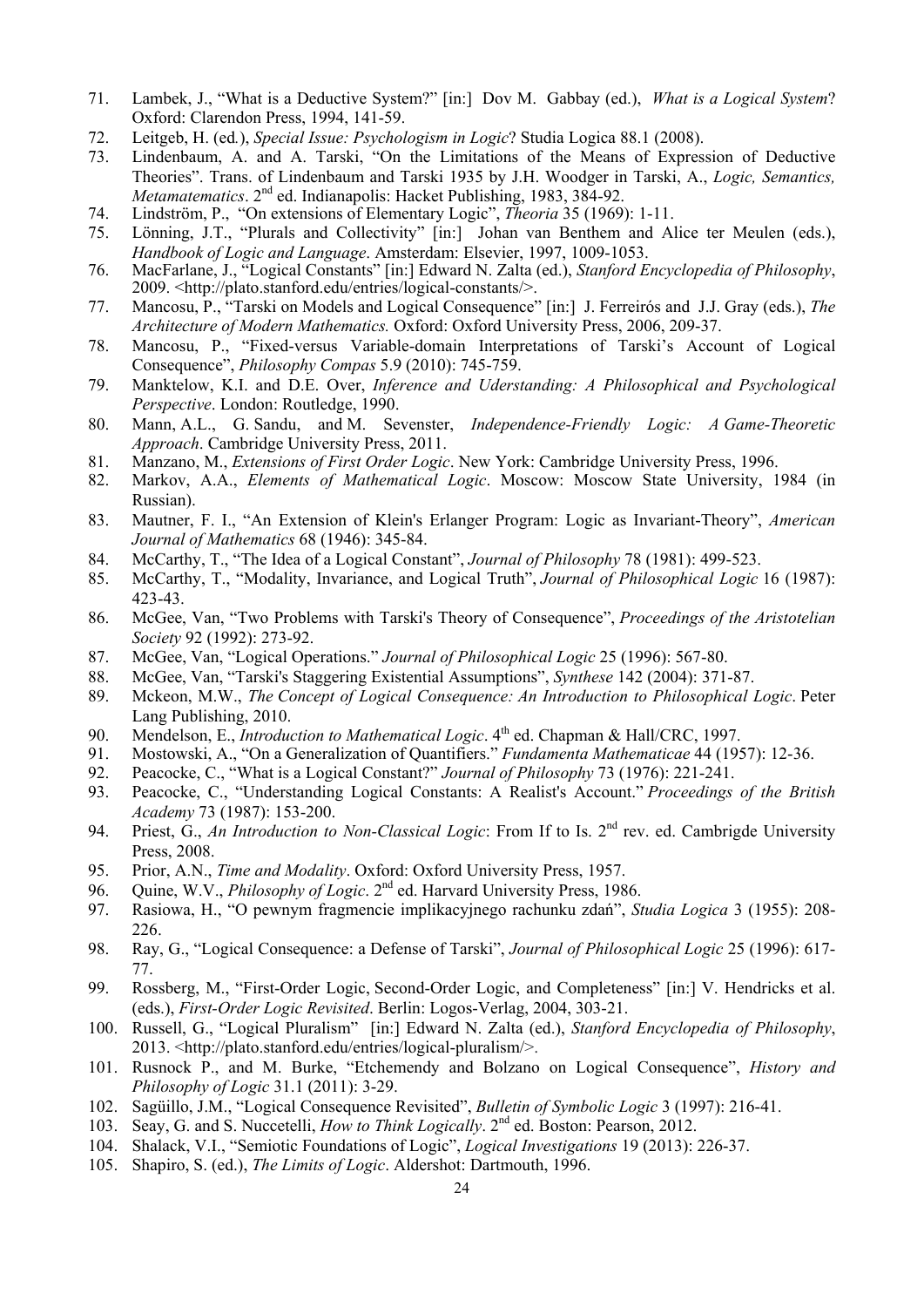- 106. Shapiro, S., "Logical Consequence: Models and Modality" [in:] Matthias Schirn (ed.), *The Philosophy of Mathematics Today*. Oxford: Clarendon Press, 1998, 131-56 (2nd ed. in 2003).
- 107. Shapiro, S., *Foundations without Foundationalism: A Case for Second-order Logic*. 2<sup>nd</sup> ed. Oxford University Press, 2000.
- 108. Shapiro, S., "Logical Consequence, Proof Theory, and Model Theory" [in:] Stewart Shapiro (ed.), *The Oxford Handbook of Philosophy of Mathematics and Logic*. Oxford University Press, USA, 2005, 651-70.
- 109. Sher, G., *The Bounds of Logic.* Cambridge, MA: MIT Press, 1991.
- 110. Sher, G., "Did Tarski Commit 'Tarski's Fallacy'?" *Journal of Symbolic Logic* 61 (1996): 653-86.
- 111. Sher, G., "The Formal-Structural View of Logical Consequence", *The Philosophical Review* 110.2 (2001): 241-61.
- 112. Sher, G., "Tarski's Thesis" [in:] Ed. Douglas Patterson (ed.), *New Essays on Tarski and Philosophy.* Oxford: Oxford University Press, 2008, 300-39.
- 113. Schumann A., "A Novel Tendency in Philosophical Logic", *Studies in Logic, Grammar and Rhetoric* 14.27 (2008): 73-100.
- 114. Simons, P. M., "Bolzano, Tarski, and the Limits of Logic", *Philosophia Naturalis* 24 (1988): 378-405.
- 115. Stenning, K. and M. van Lambalgen, *Human Reasoning and Cognitive Science*. Cambridge: MIT Press, 2012.
- 116. Straßburger, L., "What is a Logic, and What is a Proof" [in:] Jean-Yves Béziau (ed.) *Logica Universalis: Towards a General Theory of Logic*. Basel: Birkhäuser Verlag, 2005, 135-45.
- 117. Suber, P., *A Bibliography of Non-Standard Logics*, 2002. <http://legacy.earlham.edu/~peters/courses/logsys/nonstbib.htm>.
- 118. Tarski, A., "Fundamentale Begriffe der Methodologie der deduktiven Wissenschaften" I, *Monatshefte für Mathenatik und Physik* 37.1 (1930): 361-404. Trans: "Fundamental concepts of the methodology of the deductive sciences" [in:] *Logic, Semantics, Metamatematics*. 2nd ed. Indianapolis: Hacket Publishing, 1983, 60-109.
- 119. Tarski, A., "On the Concept of Logical Consequence" [in:] A. Tarski, *Logic, Semantics, Metamatematics*. 2<sup>nd</sup> ed. Indianapolis: Hacket Publishing, 1983. 409-20.
- 120. Tarski, A., "What are Logical Notions?" *History and Philosophy of Logic* 7 (1986): 143-54.
- 121. Tarski, A., "On the Concept of Following Logically", *History and Philosophy of Logic* 23 (2002): 155-96.
- 122. Tharp, L., *"*Which logic is the right logic?" *Synthese* 31 (1975): 1-21.
- 123. Tulenheimo, T., "Independence Friendly Logic" [in:] Edward N. Zalta (ed.), *Stanford Encyclopedia of Philosophy*, 2009. <http://plato.stanford.edu/entries/logic-if/>.
- 124. Wang, H., "What is logic?" *The Monist* 77.3 (1994): 261-77.
- 125. Warmbrōd, K., "Logical Constants", *Mind* 108.431 (1999): 503-38.
- 126. Wason, P.C., "Reasoning" [in:] B.M. Foss (ed.), *New Horizons in Psychology*. Harmondsworth: Penguin, 1966. 135-51.
- 127. Woleński, J., "Logical Consequence and the Limits of First-Order Logic", *Studies in Logic, Grammar and Rhetoric* 4.17 (2001): 21-40.

## **Notes**

- 1. It is English translation of the German version by J. H. Woodger. English translation of the Polish version by M. Stroińska and D. Hitchcock see in [121].
- 2. L. T. F. Gamut was a collective pseudonym for the Dutch logicians Johan van Benthem, Jeroen Groenendijk, Dick de Jongh, Martin Stokhof and Henk Verkuyl: "Any logical system which is appropriate as an instrument for the analysis of natural language needs a much richer structure than first-order predicate logic" (see [43, p. 75]).
- 3. The property of monotonicity states that if sentence *A* is a consequence of the set *Γ* then it is also a consequence of any set containing *Γ* as a subset (see [1]. Meaningfully, monotonicity indicates that learning a new piece of information cannot reduce the set of what is known. Classical first-order logic and many nonclassical logics are monotony.
- 4. 2nd and 3rd volumes of 'Handbook of Philosophical Logic' (HPL) are nothing else but the overview of various non-classical logics: in the 2nd volume are considered the extension of classical propositional logic, for example, such as modal, temporal, deontic logic and others, and in the 3rd volume – the alternatives to classical logic, for example, such as multi-valued, intuitionistic, relevant logic and others. In the second edition of HPL (see [41]) this division is removed and a lot of other lines of non-classical logics is added. On completely new tendency in philosophical logic see [113].